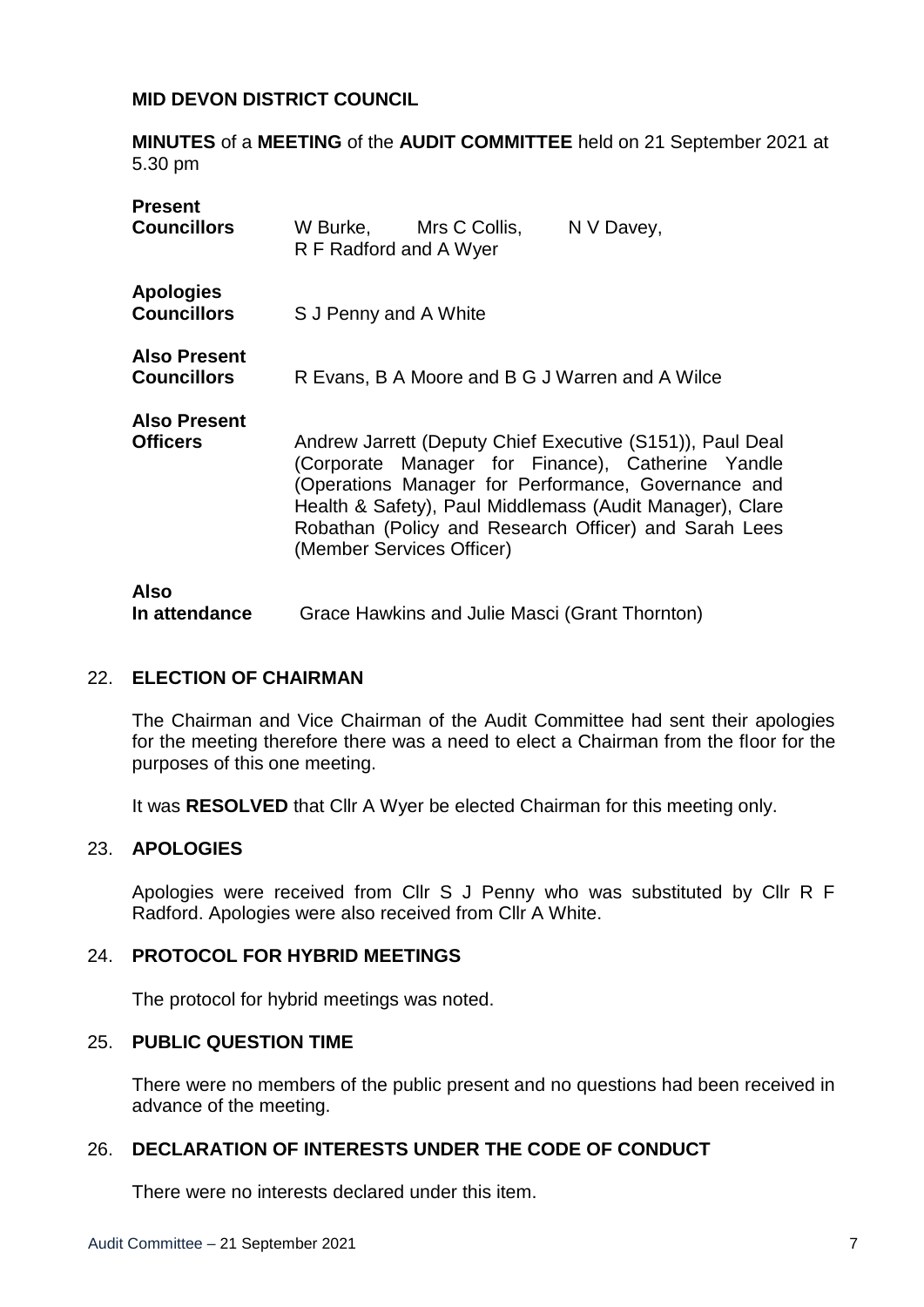# 27. **MINUTES OF THE PREVIOUS MEETING**

The minutes of the meeting held on 27 July 2021 were confirmed as a true record and signed by the Chairman.

### 28. **CHAIRMAN'S ANNOUNCEMENTS**

The Chairman had no announcements to make.

### 29. **PERFORMANCE AND RISK (00:05:00)**

The Committee had before it, and **NOTED**, a report \* from the Operations Manager for Performance, Governance and Health & Safety providing Members with an update on performance against the Corporate Plan and local service targets for 2021-2022 as well as providing an update on the key business risks.

Note: \* Report previously circulated; copy attached to the signed minutes.

### 30. **ANNUAL GOVERNANCE STATEMENT (00:10:00)**

The Committee had before it a report \* from the Operations Manager for Performance, Governance and Health & Safety presenting the Committee with the finalised Annual Governance Statement and Action Plan and accompanying Corporate Governance Framework for 2020/21.

The following was highlighted within the report:

- It was a statutory requirement for this document to be presented to and approved by the Audit Committee.
- Comments made by both internal and external audit had been incorporated within the Statement.
- The areas where improvements were required were highlighted within the action plan.
- Two items had been brought forward from last year's action plan which were not yet complete, items 3, 4, 5 and 6 were all new actions.
- Reference needed to be made within the Statement to the recent internal audit on Governance and the work conducted in relation to the CIPFA Principle Code 2.

**RESOLVED** that the Annual Governance Statement for 2020/21 be approved and that the Leader of the Council and the Chief Executive sign the Statement as per the statutory guidance following the approval of the annual accounts by the Audit Committee.

(Proposed by the Chairman)

#### Reason for the decision:

Having good governance arrangements and an effective internal control environment is a fundamental element of being a well-managed council. Failure to produce an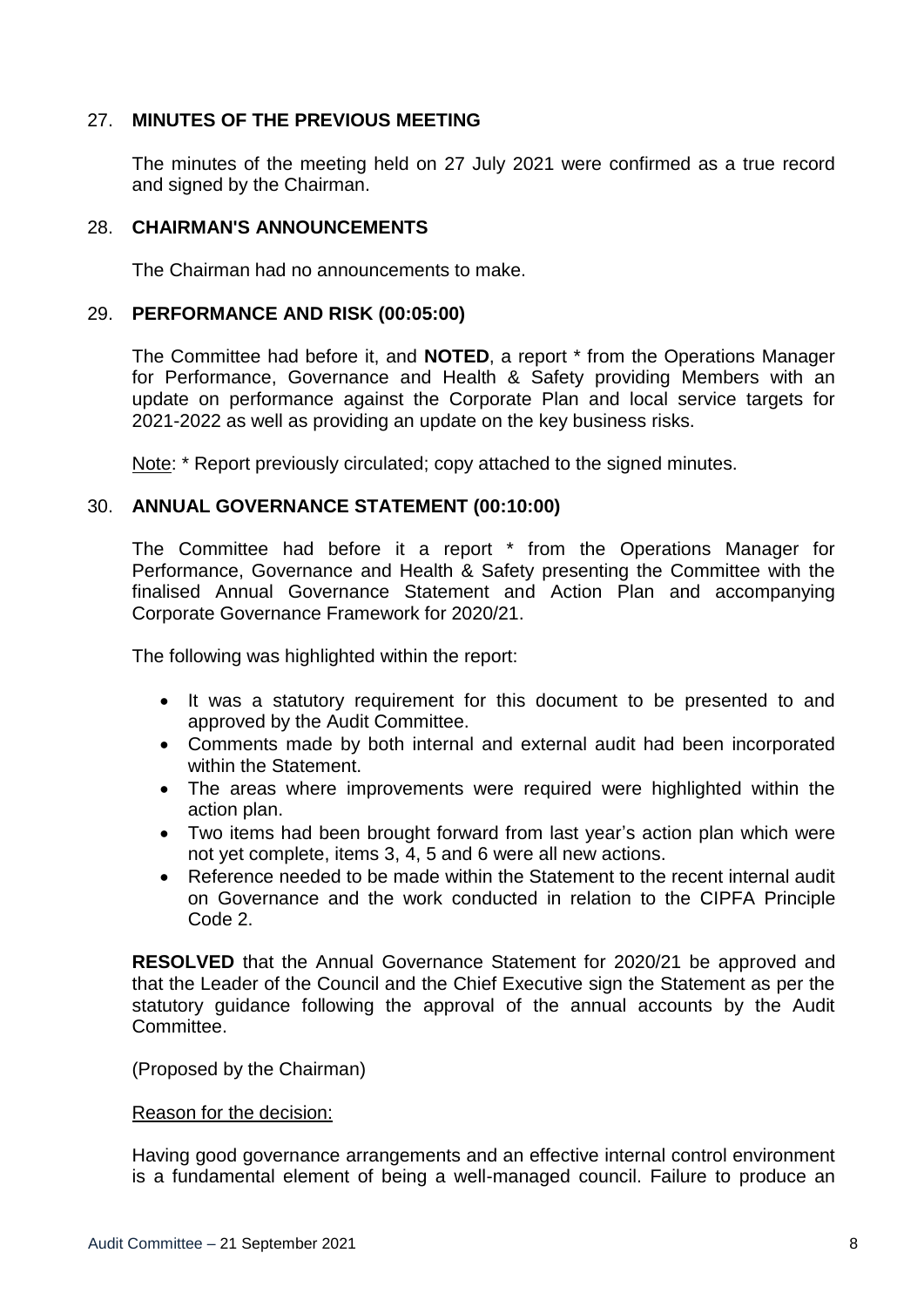Annual Governance Statement would result in the Council breaching the Accounts and Audit Regulations 2015.

Note: \* Report previously circulated; copy attached to the signed minutes.

# 31. **PSAA CONSULTATION - BRIEFING NOTE (00:16:00)**

The Committee had before it, and **NOTED**, a briefing paper \* regarding the Public Sector Audit Appointments Ltd (PSAA) Consultation.

The Corporate Manager for Finance outlined the contents of the report and highlighted the following:

- The paper set out the background as to how external auditors had been procured between 2018/19 to 2022/23. The initial procurement on behalf of more than 480 bodies had been very successful allowing PSAA to enter into long term contracts during that period with five experienced and respected firms.
- In autumn 2021 all local government bodies would need to make decisions about their future external audit arrangements. Issues such as fees, the scope of each audit and the size of the pool the PSAA could choose from would need to be considered.
- A paper setting out further details would be presented to the next meeting.

Note: \* Briefing paper previously circulated; copy attached to the signed minutes.

## 32. **REDMOND REVIEW OF LOCAL AUTHORITY FINANCIAL REPORTING AND AUDIT OVERVIEW (00:20:00)**

The Committee had before it, and **NOTED**, a briefing paper \* regarding the Redmond Review of Local Authority Financial Reporting and Audit Overview.

The Corporate Manager for Finance outlined the contents of the report and highlighted the following:

- The background to the review by Sir Tony Redmond and why it had been undertaken.
- One of the key issues identified with local audit was an ineffective balance between price and quality with 40% of audits nationally in 2018/19 failing to meet required deadlines.
- In May 2021 it was announced by the Government that a new standalone unit would be established within the proposed new regulator, Audit, Reporting and Governance Authority (ARGA) which would replace the Financial Reporting Council (FRC). It would have overarching responsibility to make sure the local audit framework operates in a coherent and joined up manner.

The comment was made that the public do not always have the same technical knowledge as the financial professionals and that this should be remembered when presenting financial information to both members of the public and elected Members.

Note: \* Briefing paper previously circulated; copy attached to the signed minutes.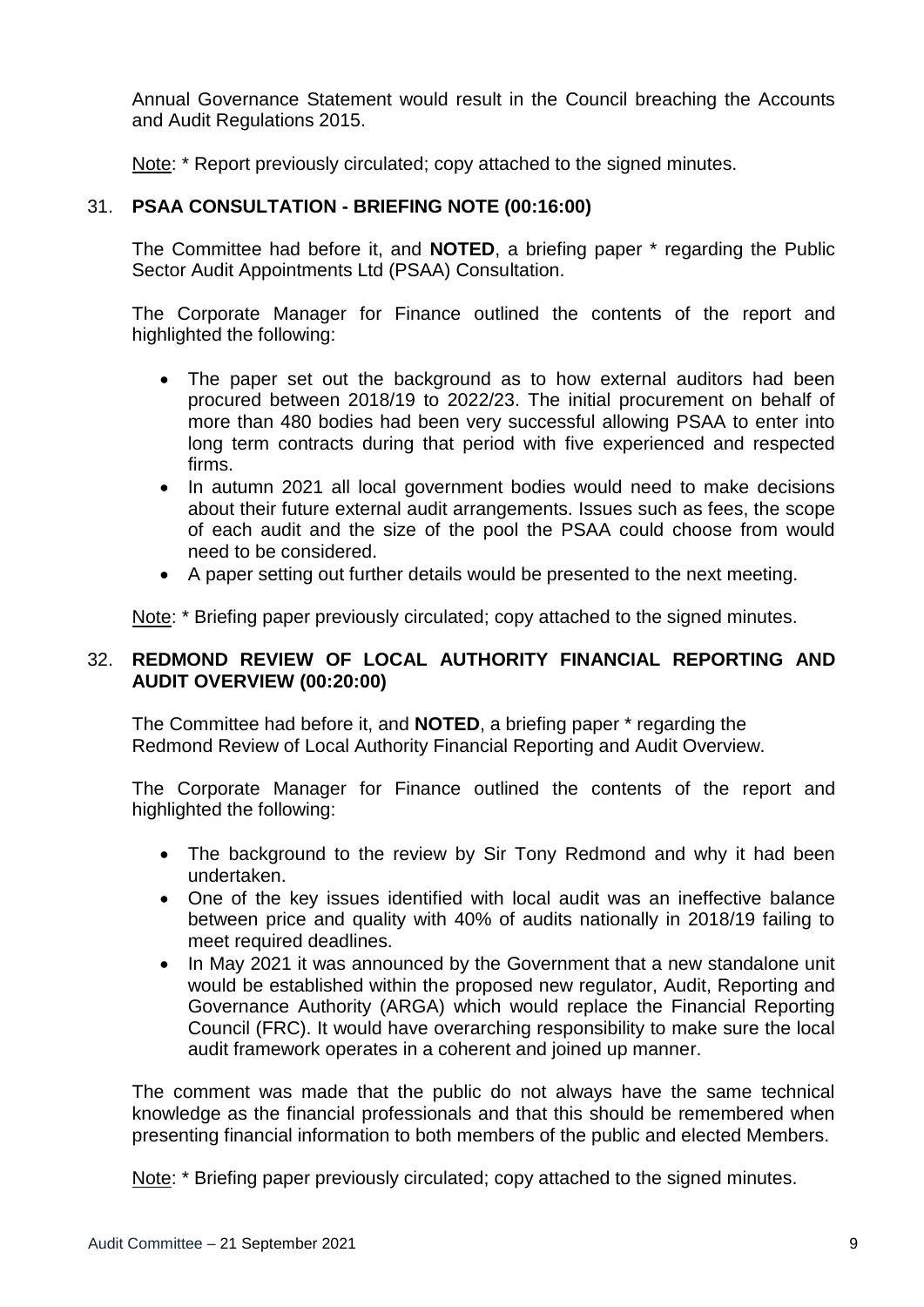# 33. **INTERNAL AUDIT PROGRESS REPORT 2021-22 (00:23:00)**

The Committee had before it, and **NOTED**, a report \* from the Devon Audit Partnership presenting a progress report on the internal audit function during the 2021/22 year so far.

4 internal audits were summarised with the report:

- **Cyber Security – Malware and Ransomware Phase 1** this had been given a 'Reasonable Assurance' opinion. It was recognised that this was a high priority area with many of the required controls in place, however, 6 high priority recommendations would need to be taken forward quite quickly. The second phase of the audit would look at response and recovery.
- **Stores**  it had been recognised that it had been useful for the Council to have a Stores department during the period of the pandemic. The audit had identified some opportunities to improve the procurement process.
- **Governance**  it was acknowledged that there was a lot of information on the website and opportunities for members of the public to keep abreast of what was happening within the meeting structure of the Council. However, there was an opportunity to provide an annual report to list in summary what the Council was and had been doing, including all the good news stories presented in one place. The Governance Working Group had undertaken a great deal of work but this was still a 'work in progress'.
- **Care Services – Alarm Management** This was a high risk area in terms of Customer safety and Council reputation. The service had been significantly impacted by Covid.

Discussion took place with regard to the number of overdue audit recommendations. This figure was deemed to be too high and needed to be reduced as a matter of urgency. The Deputy Chief Executive (S151) stated that he would take responsibility for chasing these with the necessary officers and he was confident an improved position would be reported to the next meeting in November.

Note: \* Report previously circulated; copy attached to the signed minutes.

## 34. **GRANT THORNTON - DRAFT AUDIT FINDINGS REPORT (00:36:00)**

The Committee had before it, and **NOTED**, a report\* from Grant Thornton setting out their draft audit findings for 2020/21.

The following was highlighted within the report:

- They had not yet completed their Value For Money work and so were not in a position to issue their final audit findings report. They expected to be able to do this by 31 December 2021.
- They had substantially completed their audit of the Council's financial statements and subject to resolving some outstanding queries, anticipated issuing an unqualified audit opinion imminently. These queries related to the following areas:
	- Receipt and review of the Pension Fund Auditor Assurance letter
	- Receipt and review of evidence from the External Valuer in relation to the valuation of Land, Buildings and Council Dwellings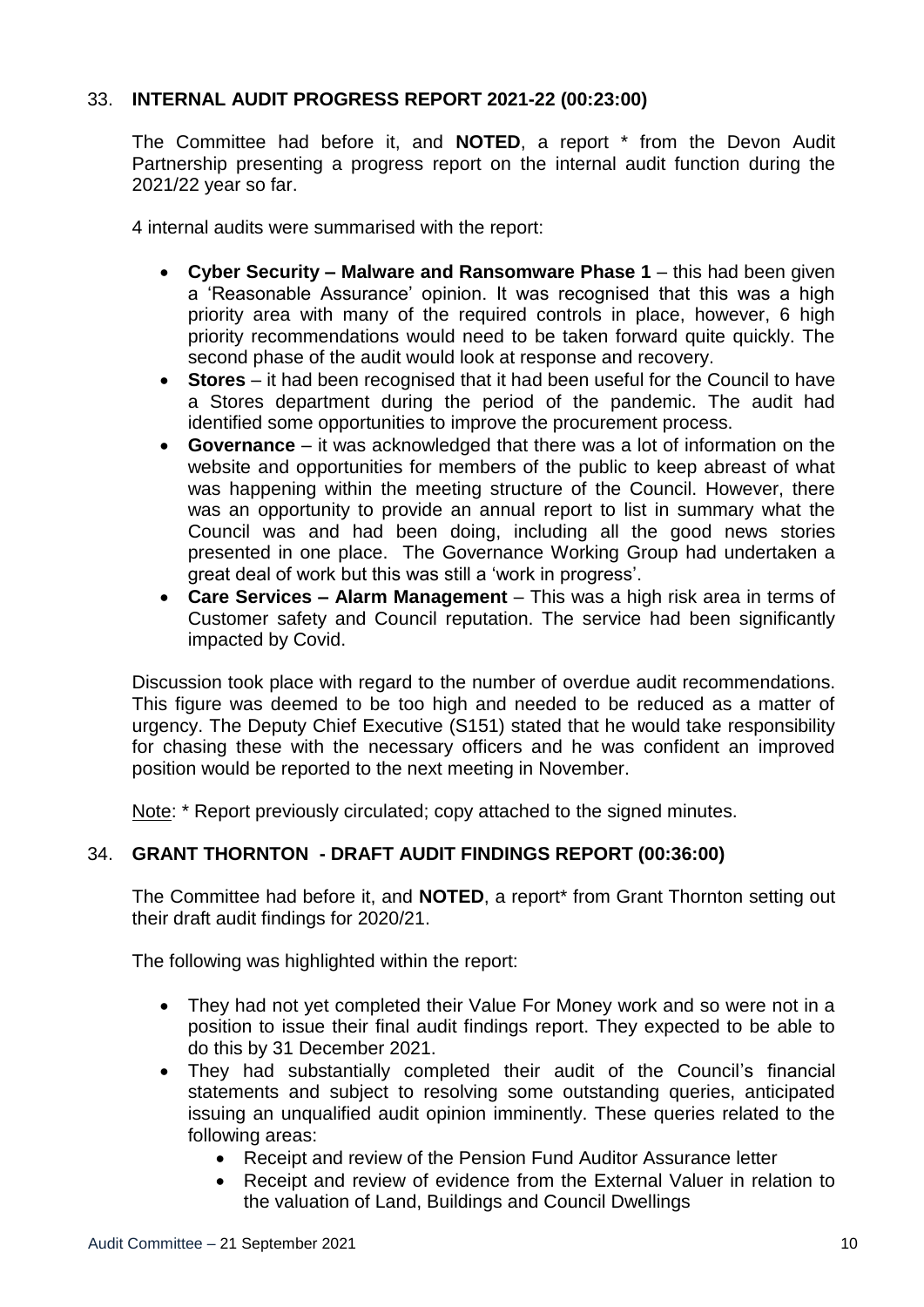- Receipt and review of grant evidence
- Receipt and review of group sample evidence
- Receipt and review of proposed adjustments in relation to pension charges
- Receipt of management representation letter
- Review of the final set of financial statements

Discussion took place regarding:

- The final certification form from the Pensions Actuary and the format of this.
- The 'additional fees' mentioned within the report. It was explained that these were determined by the PSAA and that since 2018 the regulatory burden upon external auditors had increased substantially as had the complexity of the work they were required to undertake.
- The new Value For Money approach required broader, more in depth work and there were new auditing standards for estimates.

Note: \* Report previously circulated; copy attached to the signed minutes.

## 35. **AUDIT COMMITTEE SIZE (00:53:00)**

The Committee discussed whether there was a need to increase the membership size of the Audit Committee:

The following points were raised during discussion:

- This was an important Committee having significant responsibility for looking at assurance and all manner of risks within the authority.
- The Committee had a significant workload much of which was legally required to be completed on an annual basis.
- It was the smallest committee in terms of size yet had significant responsibility. The size of the Policy Development Groups and Scrutiny Committee were noted.
- The Audit Committee was technical in nature and training needed to be undertaken before a Member could sit on it.

**RECOMMENDED** to the Standards Committee that it consider increasing the Audit Committee size from a membership of 7 to a membership of 9.

(Proposed by Cllr N V Davey and seconded by Cllr R F Radford)

#### Reason for the decision:

For the reasons listed above as well as provided a wider pool of Members' knowledge and experience from which to draw.

## 36. **DAP REPRESENTATION (01:00:00)**

The Committee discussed the need to elect a second representative from within its membership to attend DAP board meetings alongside the Chairman on a twice yearly basis.